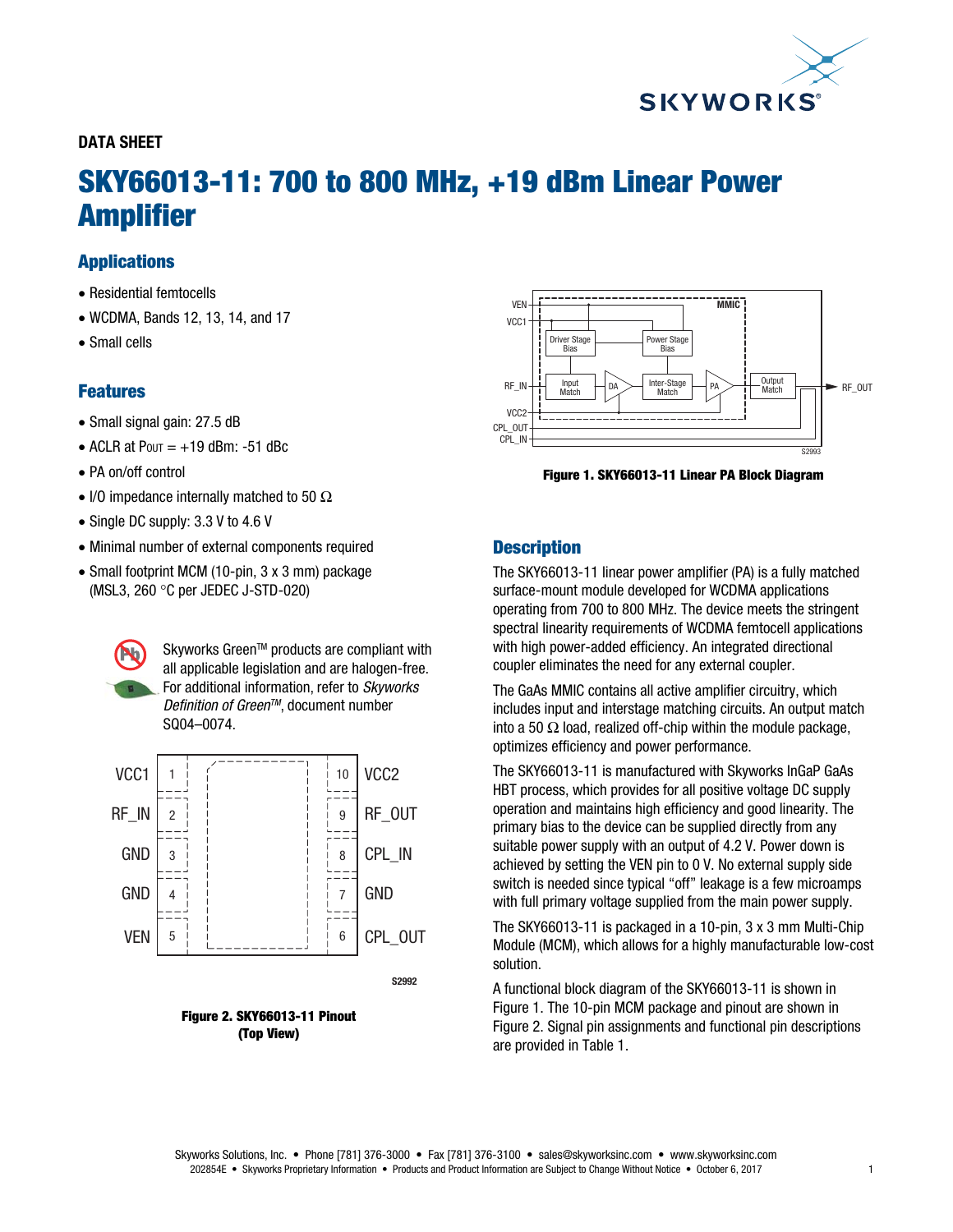| Pin | <b>Name</b>      | <b>Description</b>         | Pin | <b>Name</b>      | <b>Description</b>          |
|-----|------------------|----------------------------|-----|------------------|-----------------------------|
|     | VCC <sub>1</sub> | Input stage supply voltage | 6   | CPL OUT          | RF coupler output           |
|     | RF IN            | RF input port              |     | GND              | Ground                      |
|     | GND              | Ground                     | 8   | CPL IN           | RF coupler input            |
|     | GND              | Ground                     | 9   | RF OUT           | RF output port              |
|     | <b>VEN</b>       | Enable                     | 10  | VCC <sub>2</sub> | Output stage supply voltage |

Table 1. SKY66013-11 Signal Descriptions

### Technical Description

The SKY66013-11 PA contains all of the needed RF matching and DC biasing circuits. The device is a two-stage, HBT InGaP device optimized for high linearity and power efficiency. These features make the device suitable for wideband digital applications where PA linearity and power consumption are of critical importance (e.g., small cell and infrastructure applications).

The device is designed for standard WCDMA modulated signals. Under these stringent test conditions, the device exhibits excellent spectral purity and power efficiency.

## Electrical and Mechanical Specifications

The absolute maximum ratings of the SKY66013-11 are provided in Table 2. The recommended operating conditions are specified in Table 3 and electrical specifications are provided in Table 4.

#### Table 2. SKY66013-11 Absolute Maximum Ratings1

| <b>Parameter</b>                        | <b>Symbol</b>         | <b>Minimum</b> | <b>Maximum</b> | <b>Units</b>  |
|-----------------------------------------|-----------------------|----------------|----------------|---------------|
| Supply voltage (VCC1, VCC2)             | <b>V<sub>CC</sub></b> | O              | $+4.6$         |               |
| Total supply current                    | Icc                   |                | 700            | mA            |
| Logic control input voltage (VEN)       | <b>VCTL</b>           | $-0.5$         | 3.1            |               |
| Case operating temperature <sup>2</sup> | <b>TC</b>             | -40            | $+85$          | °C            |
| Storage temperature                     | <b>TSTG</b>           | -55            | $+150$         | °C            |
| Junction temperature                    | TJ                    |                | $+150$         | °C            |
| Thermal resistance                      | $O$ JC                |                | 60             | $\degree$ C/W |

 $1$  Exposure to maximum rating conditions for extended periods may reduce device reliability. There is no damage to device with only one parameter set at the limit and all other parameters set at or below their nominal value. Exceeding any of the limits listed here may result in permanent damage to the device.

2 Case operating temperature (Tc) refers to the temperature of the bottom ground pad.

ESD HANDLING*: Although this device is designed to be as robust as possible, electrostatic discharge (ESD) can damage this device. This device must be protected at all times from ESD when handling or transporting. Static charges may easily produce potentials of several kilovolts on the human body or equipment, which can discharge without detection. Industry-standard ESD handling precautions should be used at all times.*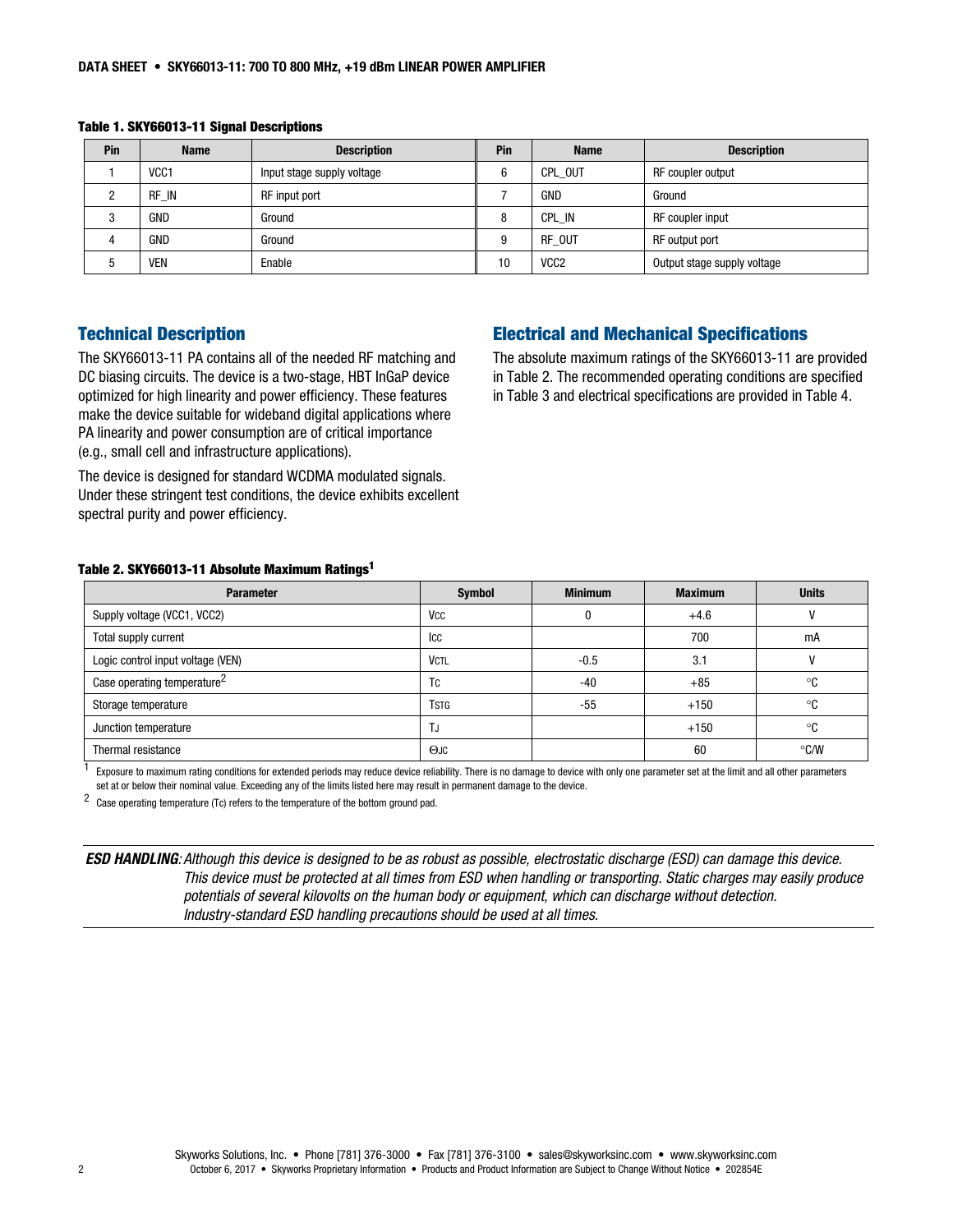| <b>Parameter</b>                                        | <b>Symbol</b>         | <b>Min</b> | Typ   | <b>Max</b>  | <b>Units</b> |
|---------------------------------------------------------|-----------------------|------------|-------|-------------|--------------|
| Frequency range                                         |                       | 729        |       | 768         | <b>MHz</b>   |
| Supply voltage (VCC1, VCC2) <sup>1</sup>                | <b>V<sub>CC</sub></b> | 4.0        | 4.2   | 4.6         |              |
| Logic control input voltage:<br>Logic high<br>Logic low | VIH<br>VIL            | .35        | 1.80  | 3.10<br>0.5 |              |
| PA enable current                                       | <b>IEN</b>            |            |       | ≺           | mA           |
| Case operating temperature                              | Tc                    | $-20$      | $+25$ | $+85$       | °C           |

#### Table 3. SKY66013-11 Recommended Operating Conditions

1 Voltage levels measured at the pads of the package. The Evaluation Board supply voltage levels may be different. Refer to the Evaluation Board schematic diagram in Figure 3.

#### Table 4. SKY66013-11 Electrical Specifications1 (VCC1 = VCC2 = +4.2 V, Tc = +25 °C, f = 746 MHz, Characteristic Impedance [Zo] = 50  $\Omega$ , VEN = "1," Unless Otherwise Noted)

| <b>Parameter</b>                   | <b>Test Condition</b><br><b>Symbol</b> |                                                                      | <b>Min</b> | Typ            | <b>Max</b>   | <b>Units</b> |
|------------------------------------|----------------------------------------|----------------------------------------------------------------------|------------|----------------|--------------|--------------|
| Small signal gain                  | S21                                    | $CW$ , $Pin = -20$ dBm                                               | 25.5       | 27.5           |              | dB           |
| Input return loss                  | S11                                    | $CW$ , $Pin = -20$ dBm                                               |            | $-17$          |              | dB           |
| Quiescent current                  | Ico                                    | No RF                                                                |            | 45             | 55           | mA           |
| Operating current                  | ICC                                    | CW, $POUT = +19$ dBm                                                 |            | 110            | 120          | mA           |
| Power-down current                 | <b>IPD</b>                             | $VEN = "0"$                                                          |            |                | 5            | μA           |
| Third order output intercept point | OIP <sub>3</sub>                       | $\Delta f = 5$ MHz                                                   | $+36$      | $+42$          |              | dBm          |
| Adjacent channel leakage ratio     | ACLR <sub>5</sub>                      | @5 MHz offset, WCDMA test model 1,<br>with 64 DPCH, $POUT = +19$ dBm |            | $-51$          | -45          | dBc          |
| Error vector magnitude             | <b>EVM</b>                             | $POUT = +19$ dBm                                                     |            | 2              | 3            | $\%$         |
| Harmonic suppression               | 2fo<br>3fo                             | CW, $POUT = +19$ dBm                                                 |            | $-43$<br>$-60$ | $-38$<br>-54 | dBc<br>dBc   |
| Stability (non-harmonic spurious)  | <b>VSWRSTABILITY</b>                   | $VSWR = 6:1 \text{ @}$ Pout = +19 dBm                                |            | $-63$          |              | dBc          |
| Maximum ruggedness input power     | PIN RUG                                | $VSWR = 6:1$                                                         |            | $-7$           |              | dBm          |

1 Performance is guaranteed only under the conditions listed in this table. Both pins 6 and 8 (CPL\_OUT and CPL\_IN, respectively) should be terminated with 50 Ω.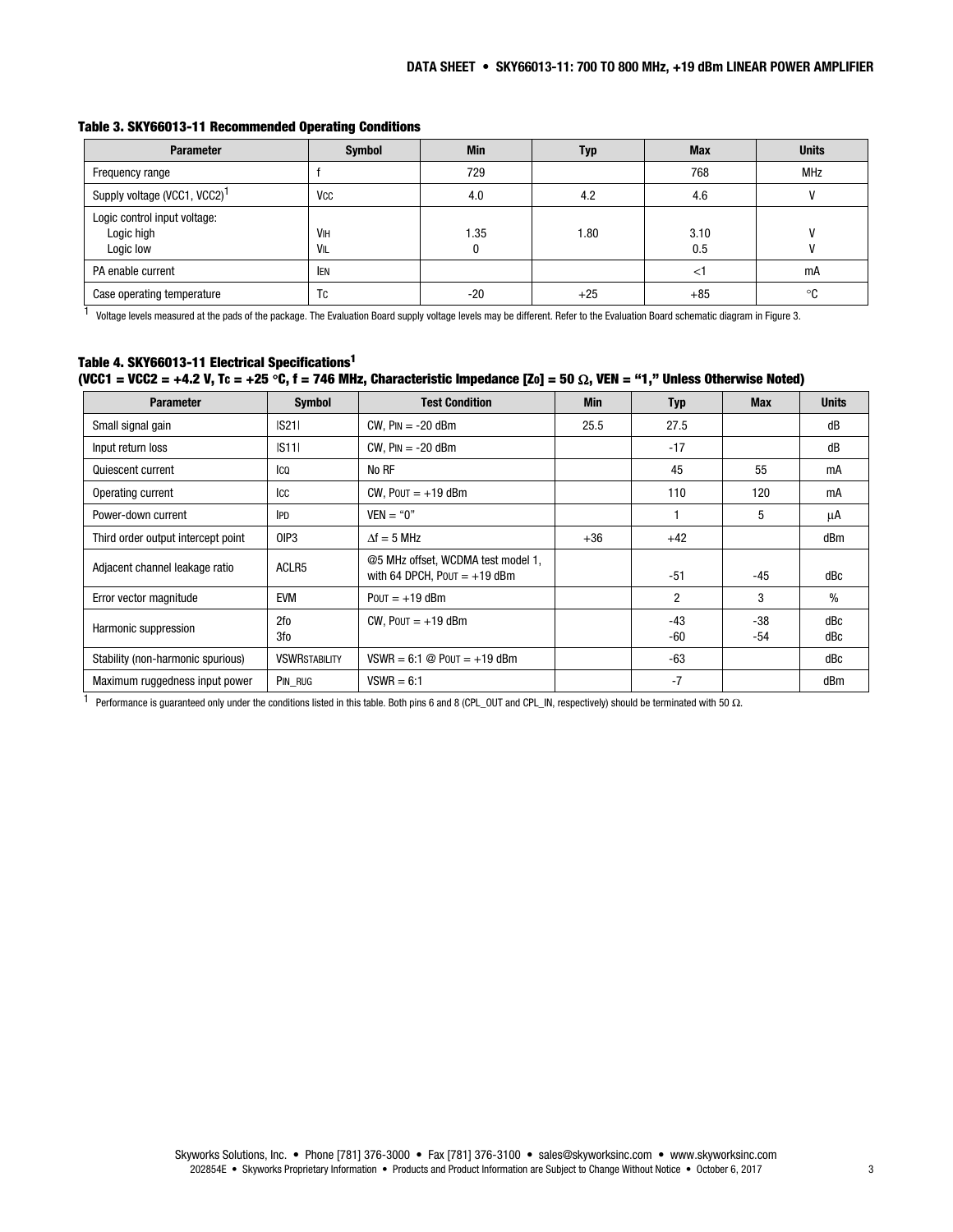## Evaluation Board Description

The SKY66013-11 Evaluation Board is used to test the performance of the SKY66013-11 PA. A schematic diagram of the Evaluation Board is shown in Figure 3.

An assembly drawing for the Evaluation Board is shown in Figure 4, and the layer detail is provided in Figure 5.



Figure 3. SKY66013-11 Evaluation Board Schematic



Figure 4. SKY66013-11 Evaluation Board Assembly Diagram

Skyworks Solutions, Inc. • Phone [781] 376-3000 • Fax [781] 376-3100 • sales@skyworksinc.com • www.skyworksinc.com 4 October 6, 2017 • Skyworks Proprietary Information • Products and Product Information are Subject to Change Without Notice • 202854E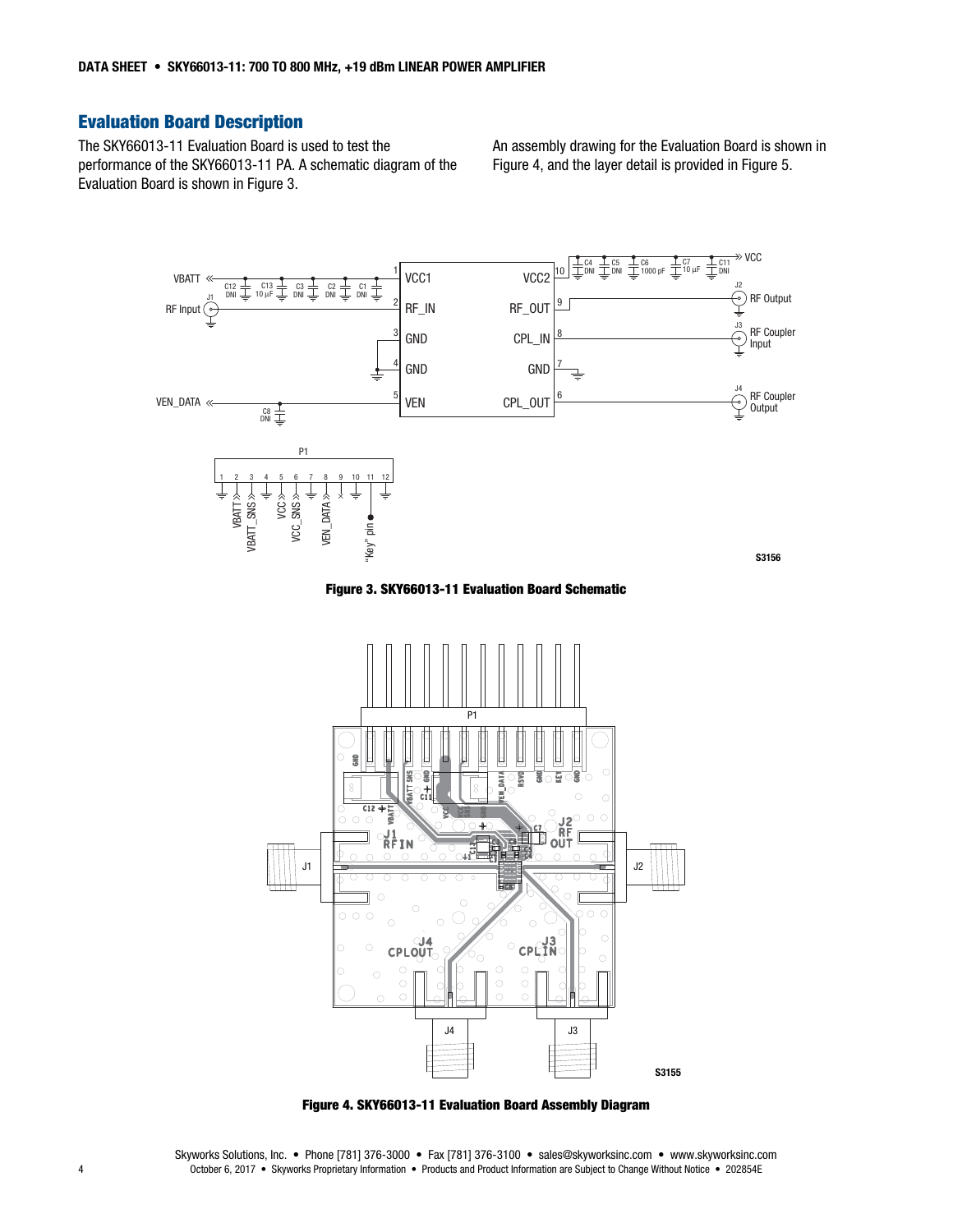

Layer 1: Top Metal



Layer 2: Ground



Layer 3: Ground



S3157

Figure 5. SKY66013-11 Evaluation Board Layer Detail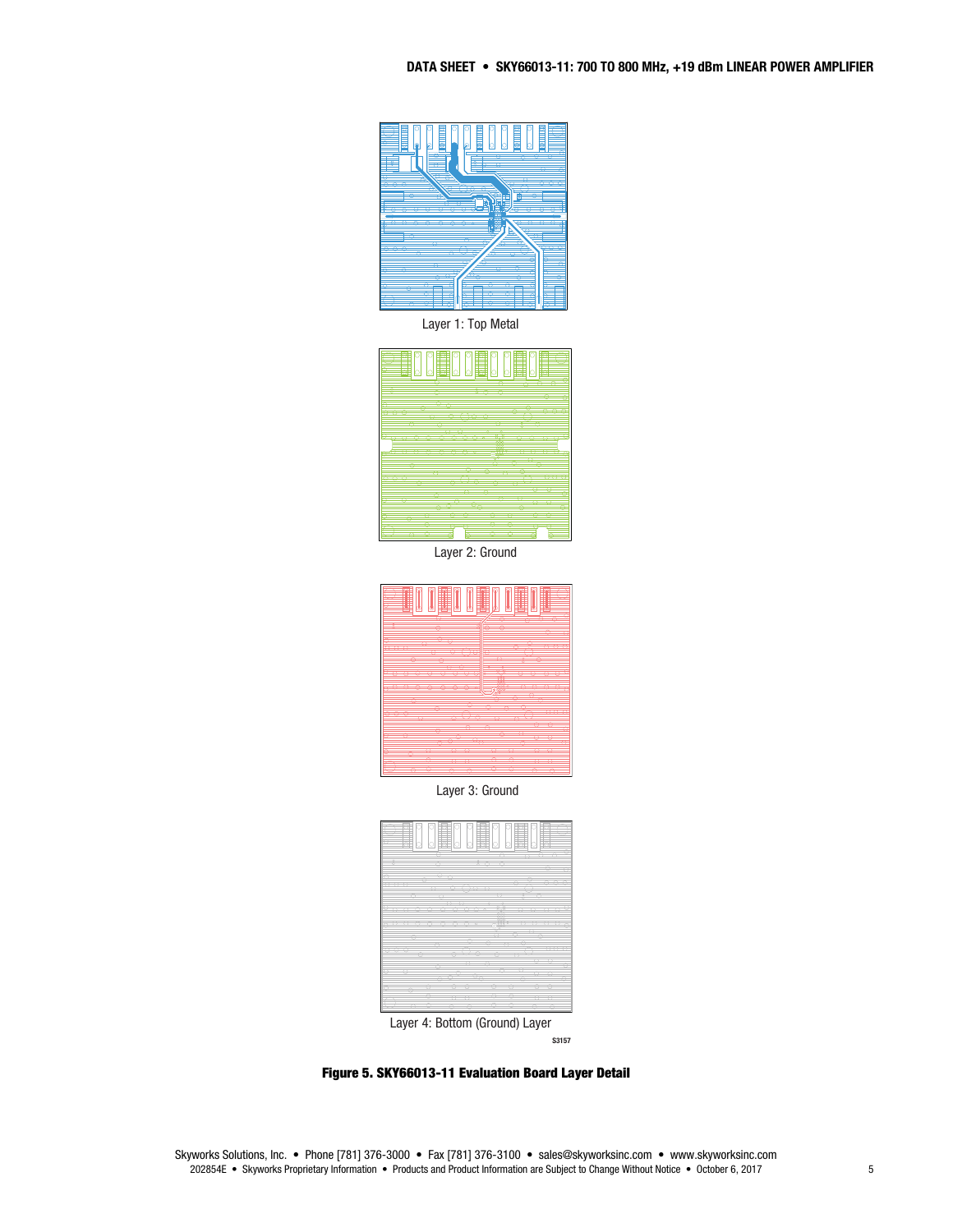### Package Dimensions

The PCB layout footprint for the SKY66013-11 is provided in Figure 6. Typical part markings are shown in Figure 7. Figure 8 shows the package dimensions, and Figure 9 provides the tape and reel dimensions.

### Package and Handling Information

Since the device package is sensitive to moisture absorption, it is baked and vacuum packed before shipping. Instructions on the shipping container label regarding exposure to moisture after the container seal is broken must be followed. Otherwise, problems related to moisture absorption may occur when the part is subjected to high temperature during solder assembly.

The SKY66013-11 is rated to Moisture Sensitivity Level 3 (MSL3) at 260 $\degree$ C. It can be used for lead or lead-free soldering. For additional information, refer to the Skyworks Application Note, *PCB Design and SMT Assembly/Rework Guidelines for MCM-L Packages*, document number 101752.

Care must be taken when attaching this product, whether it is done manually or in a production solder reflow environment. Production quantities of this product are shipped in a standard tape and reel format.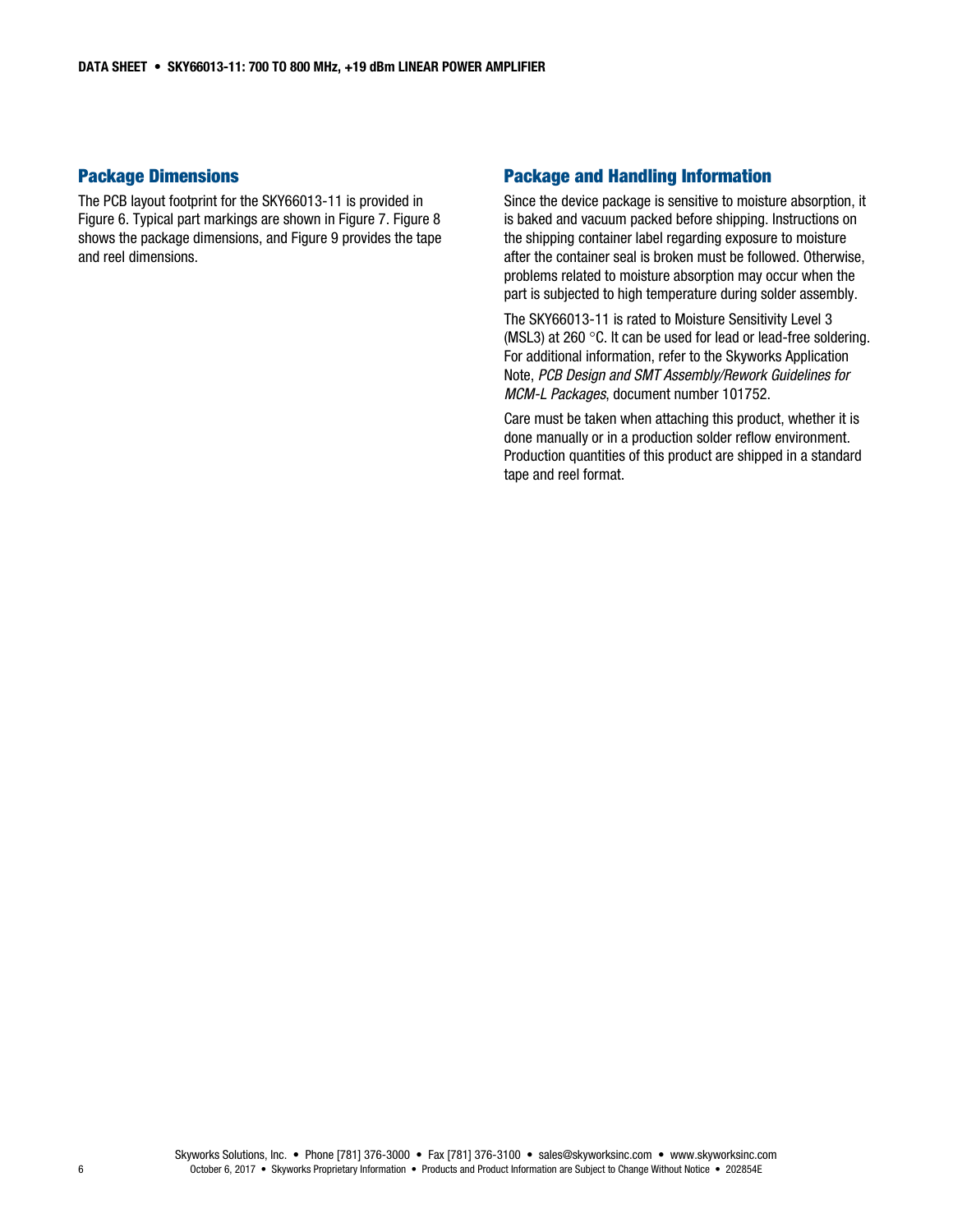

Figure 6. PCB Layout Footprint for the SKY66013-11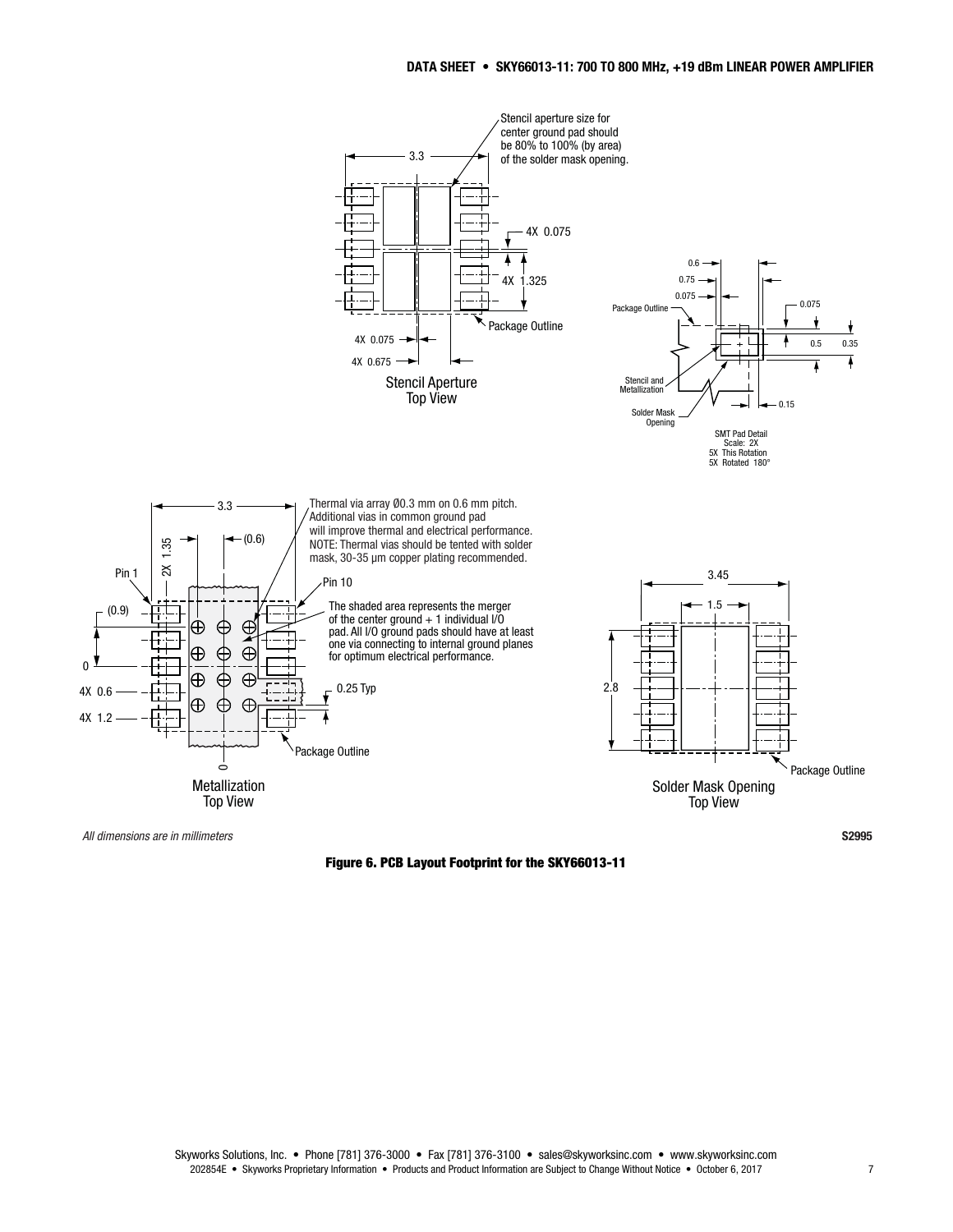

*Dimensioning and Tolerancing in accordance with ASME Y14.5M–1994 All dimensions are in millimeters.*



S2991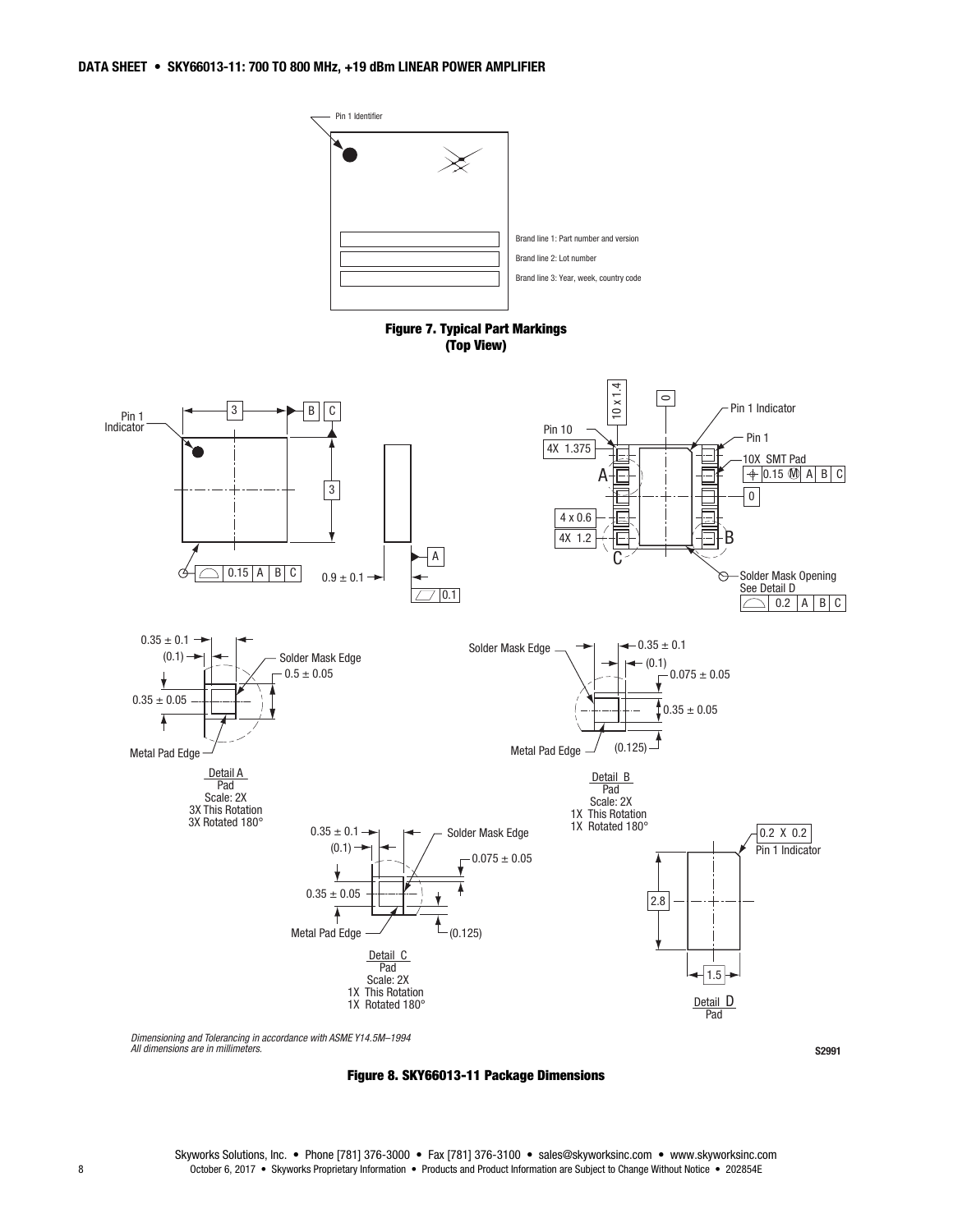

Figure 9. SKY66013-11 Tape and Reel Dimensions